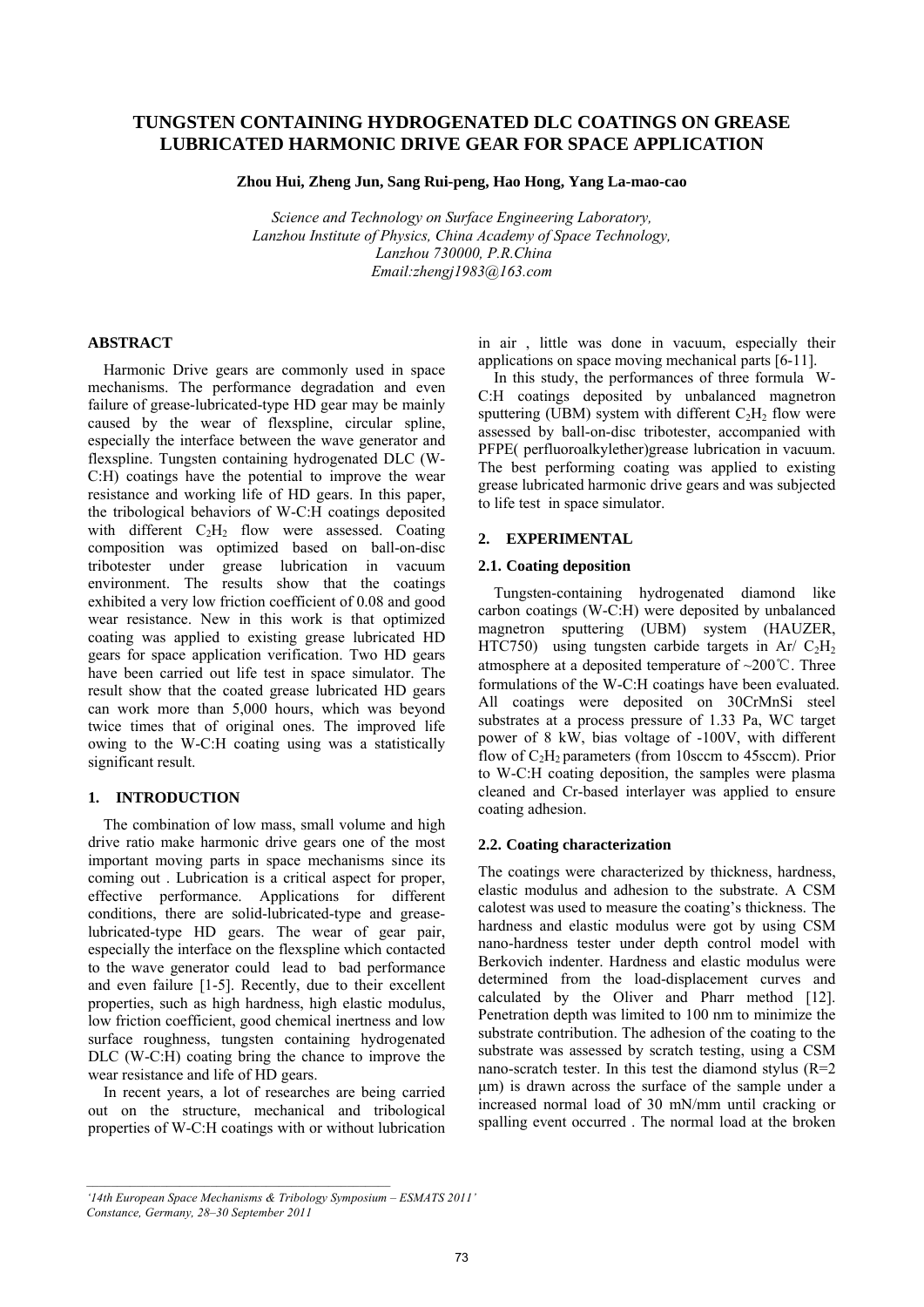point is defined as the critical normal load Lc. The failure point was checked by inspection the scratch track under an optical microscope.

# **2.3. Ball-on-disc tribological testing**

 Tribological testing was carried out using a self-made vacuum tribometer instrument in a ball-on-disc configuration. AISI 52100 steel ball ( Φ8 mm,Ra=0.02 μm) was used as the counterpart. Before testing, a thin layer of Brycote601 PFPE grease was uniformly smeared on the coated disc .Then the instrument was pumped down. When the pressure in the chamber was below  $1\times10^{-3}$  Pa, the disc was run at a normal contact load of 5 N and a sliding speed of 1.25 m/s, the radius of the wear scar on the disc was set to 12 mm. The test run at room temperature for  $3 \times 10^5$  laps. Resistance to motion of the stationary steel ball was measured by strain gauge and the real-time friction coefficients were calculated and drawn by the software. After test, the wear scars on both disc and ball were inspected using an optical microscopy.

### **2.4. Vacuum life testing of harmonic drive gear**

Two harmonic drive gears , type HD60 with a reduction ratio of 100 and lubricating with PFPE grease (Braycote 601) were provided for testing. The surface of flexspline and Circular spline were all coated with optimized W-C:H coating. The movement conditions of the HD gears in the life test are showed in Tab. 1. It was decided that the test pieces were taken out from the vacuum simulator when the test was proceeded at 1000 h, 2000 h, 3000 h, 3500 h, 4000 h, 4500 h and 5000 h. The main performances such as transmission accuracy,

#### Table 3

Properties of the different W-C:H formulas coatings

backlash and efficiency of the gears would be assessed using a special measurement system .

The simple principle of performances test is showed in Fig.1. For transmission accuracy test,The input angular ( $\omega_i$ ) and output angular ( $\omega_o$ ) were measured at rated output torque and input speed. The transmission accuracy is defined as the difference between  $\omega_0$  and  $\omega_i$ divided by the reduction ratio. When test the backlash, the input axis will be fixed. The output angular was measured when output load torque change with four stages(first load from 0 N⋅m to 20N⋅m; then unload from 20N⋅m to 0N⋅m; and then load from 0 N⋅m to -20N⋅m; last unload from -20N⋅m to 0N⋅m). For efficiency test, the angle encoder at input side will be replaced by torque sensor. The performance test conditions are showed in Tab. 2.

Table 1 Life test condition

| Test      | Item and condition                   |
|-----------|--------------------------------------|
| Life test | Swing range: $0 \sim 165^\circ$      |
|           | Inertia load: 0.14kg·m <sup>2</sup>  |
|           | Output speed: 0.75°/s                |
|           | Temperature:                         |
|           | room temperature( $20 \sim 25$ °C)   |
|           | Pressure: $\leq 1 \times 10^{-3}$ Pa |
|           |                                      |

| Test        | Item and condition                 |  |
|-------------|------------------------------------|--|
| Performance | Output load torque: 20N·m          |  |
| test        | Input speed: 100 r/min             |  |
|             | Temperature:                       |  |
|             | room temperature( $20 \sim 25$ °C) |  |

|                  | Properties of the different $w$ -C.H. formulas coatings |                |                 |                    |
|------------------|---------------------------------------------------------|----------------|-----------------|--------------------|
| Coating formulas | Thickness (µm)                                          | Hardness (GPa) | E-modulus (GPa) | Critical load (mN) |
|                  |                                                         |                | 102.9           |                    |
|                  |                                                         |                | 98.3            |                    |
|                  |                                                         |                | 89.O            |                    |



Figure 1 diagram of performance test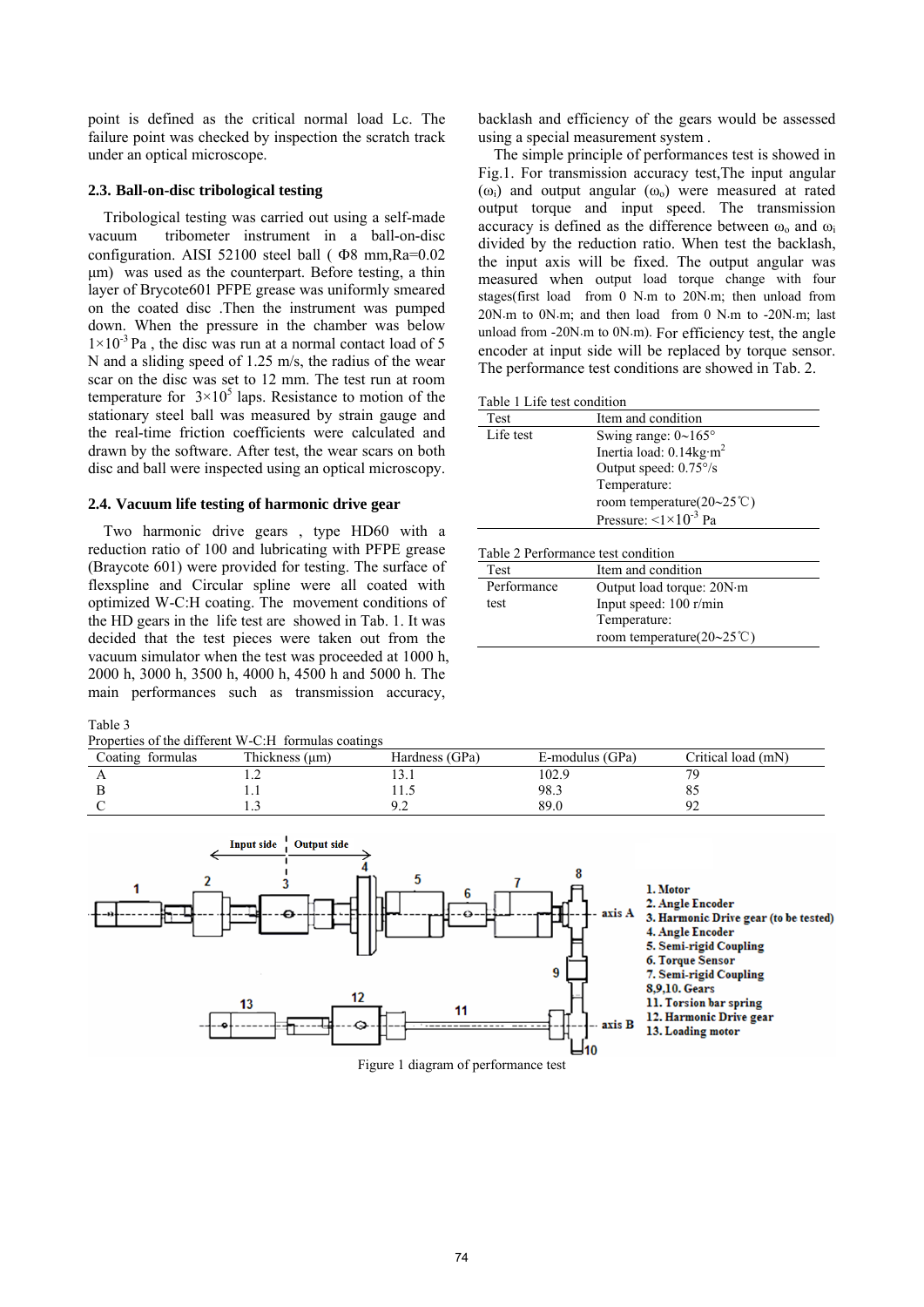

Figure 2 Vacuum tribological test results of W-C:H coating formulas A under PFPE grease lubrication, (a) friction coefficient versus sliding distance, (b) wear track on disc(4.5 $\times$ ), (c) wear scar on steel (4.5 $\times$ )



Figure 3 Vacuum tribological test results of W-C:H coating formulas B under PFPE grease lubrication, (a) friction coefficient versus sliding distance, (b) wear track on disc(4.5 $\times$ ), (c) wear scar on steel (4.5 $\times$ )



Figure 4 Vacuum tribological test results of W-C:H coating formulas C under PFPE grease lubrication, (a) friction coefficient versus sliding distance, (b) wear track on disc(4.5 $\times$ ), (c) wear scar on steel (4.5 $\times$ )

### **3. RESULTS AND DISCUSSION**

### **3.1. Coating quality assessment**

Tab. 3 shows the quality control results for the different coating formulas. The thickness of the coatings is  $1.2\pm0.1\mu$ m. It can also be found that all of the coatings have a good adhesion to the substrate. From formula A to C, the critical normal load is 79 mN, 85 mN, and 92 mN respectively. It can be seen that the adhesion of W-C:H coatings increases with the increasing of  $C_2H_2$  flow. This behaviors can be explained by the ideas of C. Strondl that the compressive stress of the coating will decrease when we increase the  $C_2H_2$  flow during deposition [13], and the higher the compressive stress, the easier the coating spalling when scratching.

In Tab. 3, changed hardness and elastic modulus can be seen at different coating formulas. The hardness of Formula A, B and C is 13.1 GPa, 11.4 GPa, and 9.2 GPa

respectively and their corresponding elastic modulus is 102.9 GPa ,98.3 and 89.0 GPa. It can also be seen that with the increasing of the  $C_2H_2$  flow, the hardness and elastic modulus of the coatings will decrease. During deposition, a very soft a-C:H matrix and a hard WC phase will compose the coating, higher  $C_2H_2$  flow will decrease the ratio of the hard WC phase and then reduce the hardness.

## **3.2. Ball-on-disc tribological results**

 The vacuum tribological test behaviors of different formula coatings are shown in Fig.2, Fig.3 and Fig.4. It can be seen that the formula B got the best results which revealed the most smooth friction coefficient and the least wear on disc and ball. Under PFPE grease lubrication in vacuum, the friction coefficient of this coating changed between a very small range from 0.07 to 0.09. Compared , Formula A got a better tribological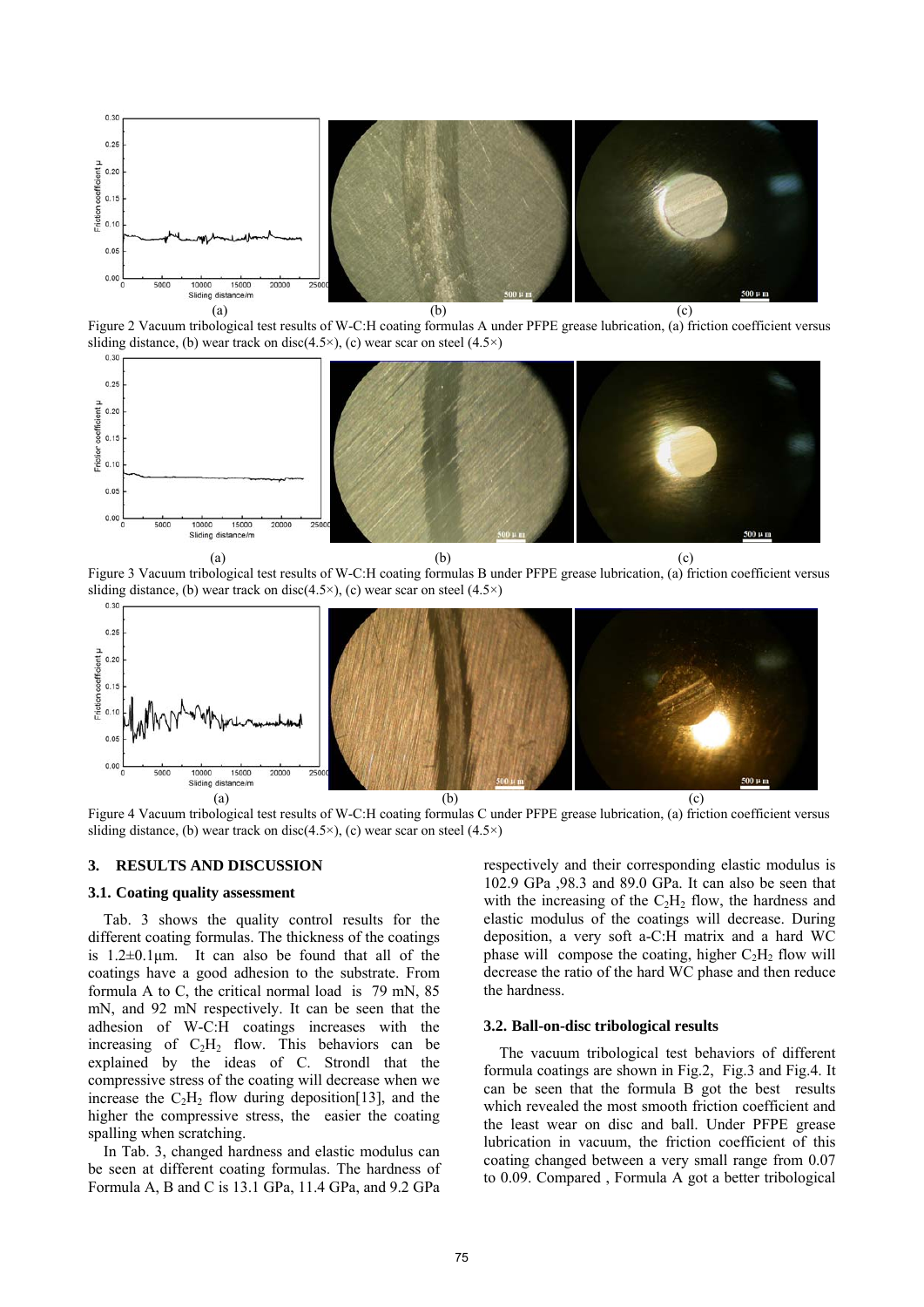performance than C, and their friction coefficient is between 0.06 ∼ 0.10and 0.05∼0.13 respectively. The fluctuation of the friction coefficient could be related to a periodical removal and recovery of a transfer layer built up on the surface of the ball, the grease distribution in the contact region or the debris produced during the rubbing. Microscopic inspection of the wear track and wear scar after the tests showed relatively low amounts of debris, suggesting that fluctuations are probably not mainly arose from them. It might be associated with the establishment of continuous, sufficient and uniform grease on the contact area which requires further study.

 $0.020$ 

 $0.011$ 

## **3.3. HD gears Life test results**

78

 $\frac{-1}{-1}$ 

Fig.5 shows the evolution of transmission accuracy versus cumulative working life of two HD gears. The first 3500 h, the transmission accuracy of the tested HD gears decreased relatively slow, the change range of HD gears 1 and 2 is 0.008° to 0.017° and 0.009° to 0.016° respectively. After 3500 h , the decline tendency becomes quickly, the transmission accuracy of them reduced from 0.017° to 0.025° and 0.016° to 0.021° respectively.



Figure 5 Transmission accuracy versus life time for two HD gears 1and 2 at output load torque of 20N⋅m.



Figure 6 Backlash versus life time for two HD gears 1and 2 at output load torque of 20N⋅m.



Fig.6 shows the evolution of backlash versus cumulative life of two HD gears. The evolution is similar to that of transmission accuracy. The backlash of two test pieces grew slowly from begin to 3500 h, and rapidly increased afterwards. When the working life reached 5000 hours, the corresponding backlash of HD gears is about  $0.018^\circ$ 

Fig.7 shows the evolution of efficiency versus cumulative life of two HD gears. Similarly, the efficiency decreased slowly from 71.4% to 68.5% and 74.6%° to 71.2% of two HD gears respectively at the first 3500 h and then rapidly reduced to about 60% after that time.



Figure 8 Condition of rubbing surface after life test (gear 1):(a) circular spline teeth, (b) flexspline teeth, and (c) flexspline inner surface



Figure 9 Condition of rubbing surface after life test (gear 2):(a) circular spline teeth, (b) flexspline teeth, and (c) flexspline inner surface